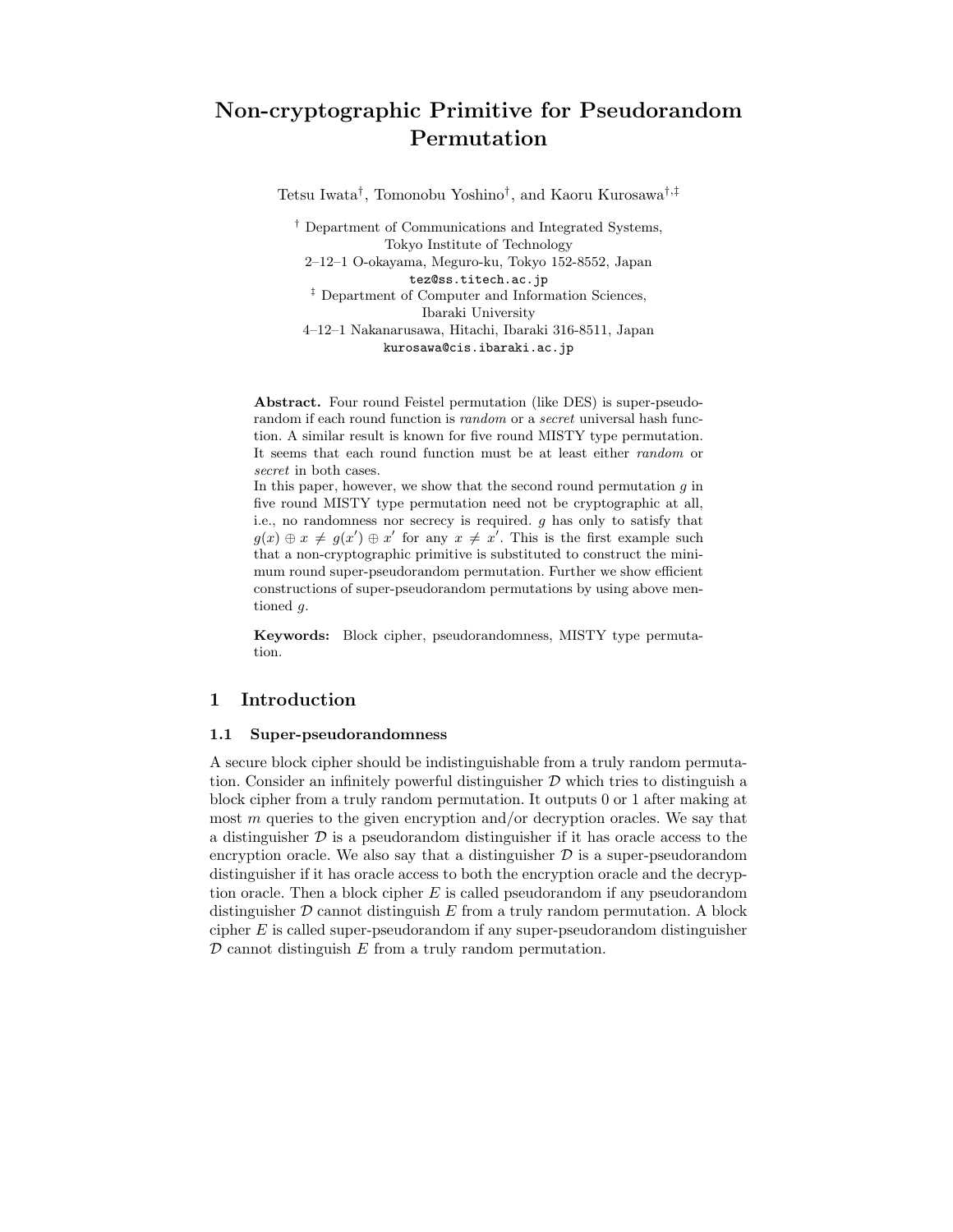#### 1.2 Previous works

The super-pseudorandomness of Feistel permutation (like DES) has been studied extensively so far. Let  $\phi(f_1, f_2, f_3)$  denote the three round Feistel permutation such that the *i*-th round function is  $f_i$ . Similarly, let  $\phi(f_1, f_2, f_3, f_4)$  denote the four round Feistel permutation.

Suppose that each  $f_i$  is a random function. Then Luby and Rackoff proved that  $\phi(f_1, f_2, f_3)$  is pseudorandom and  $\phi(f_1, f_2, f_3, f_4)$  is super-pseudorandom [4]. Lucks showed that the  $\phi(h_1, f_2, f_3)$  is pseudorandom even if  $h_1$  is an  $\epsilon$ -XOR universal hash function [5]. Suppose that  $h_1$  and  $h_4$  are uniform  $\epsilon$ -XOR universal hash functions. Then Naor and Reingold proved that  $h_4 \circ \phi(f_2, f_3) \circ h_1$ is super-pseudorandom [8], and Ramzan and Reyzin showed that  $\phi(h_1, f_2, f_3, h_4)$ is super-pseudorandom even if the distinguisher has oracle access to  $f_2$  and  $f_3$ [9].

On the other hand, let  $\psi(p_1, p_2, p_3, p_4, p_5)$  denote the five round MISTY type permutation such that the *i*-th round permutation is  $p_i$ . Suppose that each  $p_i$ is a random permutation. Then Iwata et al. [3] and Gilbert and Minier [2] independently showed that  $\psi(p_1, p_2, p_3, p_4, p_5)$  is super-pseudorandom. More than that, let  $h_i$  be a uniform  $\epsilon$ -XOR universal permutation. Iwata et al. proved that

- 1.  $\psi(h_1, h_2, p_3, p_4, h_5^{-1})$  is super-pseudorandom even if the distinguisher has oracle access to  $p_3$ ,  $p_3^{-1}$ ,  $p_4$  and  $p_4^{-1}$ .
- 2.  $\psi(h_1, p_2, p_3, p_4, h_5^{-1})$  is super-pseudorandom even if the distinguisher has oracle access to  $p_2, p_2^{-1}, p_3, p_3^{-1}, p_4$  and  $p_4^{-1}$ .

### 1.3 Our contribution

Four round Feistel permutation (like DES) is super-pseudorandom if each round function is random or a secret universal hash function. A similar result is known for five round MISTY type permutation. It seems that each round function must be at least either random or secret in both cases.

In this paper, however, we show that the second round permutation  $g$  in five round MISTY type permutation need not be cryptographic at all, i.e., no randomness nor secrecy is required. g has only to satisfy that  $g(x) \oplus x \neq g(x') \oplus y'$ x' for any  $x \neq x'$ . This is the first example such that a non-cryptographic primitive is substituted to construct the minimum round super-pseudorandom permutation. Further we show efficient constructions of super-pseudorandom permutations by using above mentioned g.

One might wonder if five rounds can be reduced to four rounds to obtain super-pseudorandomness of MISTY. However, it is not true because Sakurai and Zheng showed that the four round MISTY type permutation  $\psi(p_1, p_2, p_3, p_4)$  is not super-pseudorandom [10].

More precisely, we prove that five round MISTY is super-pseudorandom if it is  $\psi(h_1, g, p, p^{-1}, h_5^{-1})$ , where g is the above mentioned permutation,  $h_1$  is an  $\epsilon$ -XOR universal permutation,  $h_5$  is a uniform  $\epsilon$ -XOR universal permutation, and p is a random permutation. Further, suppose that both  $h_1$  and  $h_5$  are uniform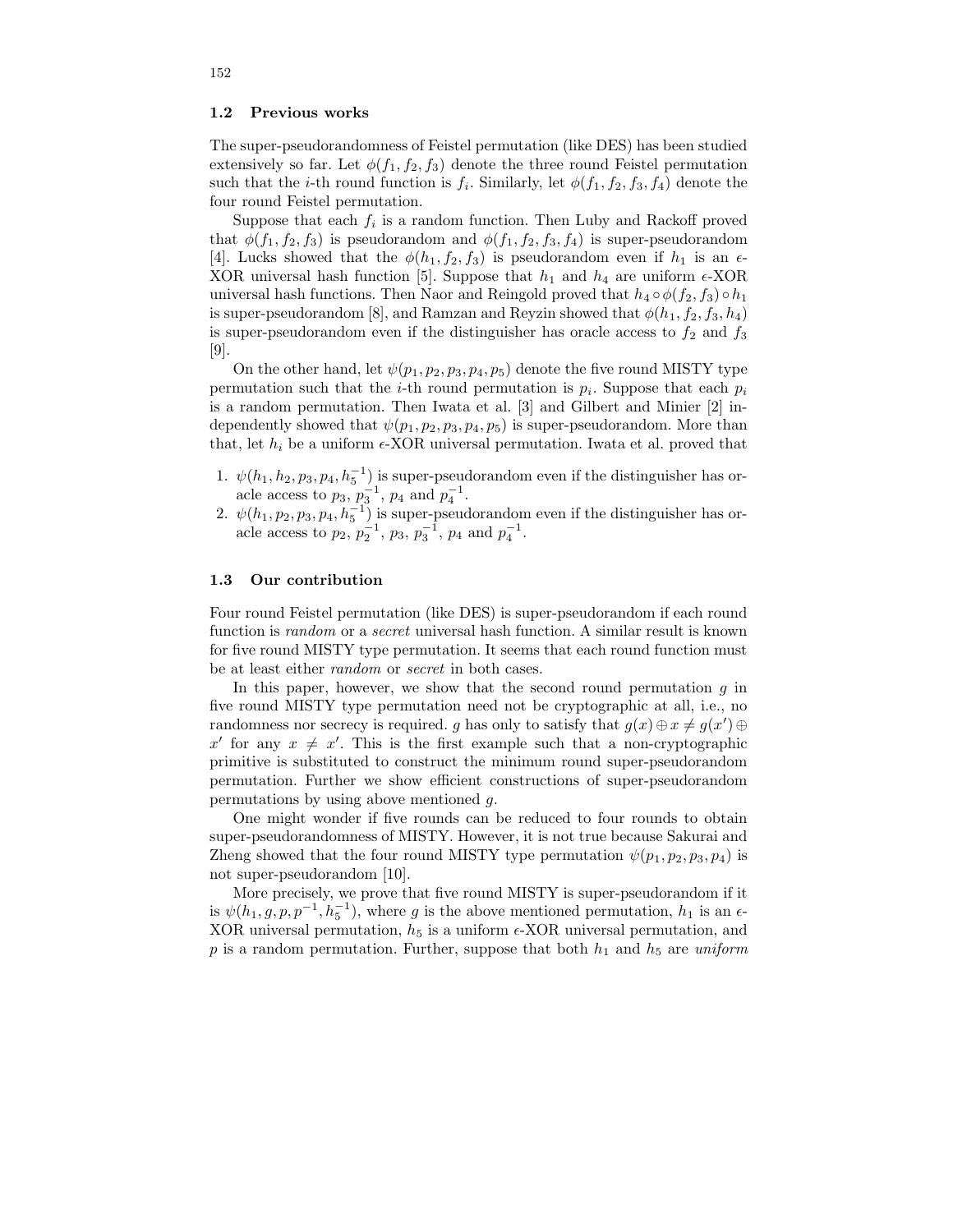$\epsilon$ -XOR universal permutations. Then we prove that it is super-pseudorandom even if the distinguisher has oracle access to p and  $p^{-1}$ .

More than that, we study the case such that the third and the fourth round permutations are both p. In this case, we show that it is not super-pseudorandom nor pseudorandom if a distinguisher has oracle access to  $p$ . More formally, we show that for any fixed and public g,  $\psi(p_1, q, p, p_5)$  is not pseudorandom if a distinguisher has oracle access to p.

### 2 Preliminaries

### 2.1 Notation

For a bit string  $x \in \{0,1\}^{2n}$ , we denote the first (left) *n* bits of x by  $x_L$  and the last (right) *n* bits of x by  $x_R$ . If S is a probability space, then  $s \stackrel{R}{\leftarrow} S$ denotes the process of picking an element from S according to the underlying probability distribution. The underlying distribution is assumed to be uniform (unless otherwise specified).

Denote by  $F_n$  the set of all functions from  $\{0,1\}^n$  to  $\{0,1\}^n$ , which consists of  $2^{n \cdot 2^n}$  functions in total. Similarly, denote by  $P_n$  the set of all permutations from  $\{0,1\}^n$  to  $\{0,1\}^n$ , which consists of  $(2^n)!$  permutations in total.

### 2.2 MISTY type permutation [6, 7]

Definition 2.1 (The basic MISTY type permutation). Let  $x \in \{0,1\}^{2n}$ . For any permutation  $p \in P_n$ , define the basic MISTY type permutation  $\psi_p \in P_{2n}$ as  $\psi_p(x) \stackrel{\text{def}}{=} (x_R, p(x_L) \oplus x_R)$ . Note that it is a permutation since  $\psi_p^{-1}(x) =$  $(p^{-1}(x_L \oplus x_R), x_L).$ 

Definition 2.2 (The r round MISTY type permutation,  $\psi$ ). Let  $r \geq 1$ be an integer,  $p_1, \ldots, p_r \in P_n$  be permutations. Define the r round MISTY type permutation  $\psi(p_1,\ldots,p_r) \in P_{2n}$  as  $\psi(p_1,\ldots,p_r) \stackrel{\text{def}}{=} \rho \circ \psi_{p_r} \circ \cdots \circ \psi_{p_1}$ , where  $\rho(x_L, x_R) = (x_R, x_L)$  for  $x \in \{0, 1\}^{2n}$ .

See Fig. 1 (the five round MISTY type permutation) for an illustration. Note that  $p_i$  in Fig. 1 is a permutation. For simplicity, the left and right swaps are omitted.

### 2.3 Uniform  $\epsilon$ -XOR universal permutation

Our definitions follow from those given in [1, 3, 9, 11].

**Definition 2.3.** Let  $H_n$  be a permutation family over  $\{0,1\}^n$ . Denote by  $#H_n$ the size of  $H_n$ .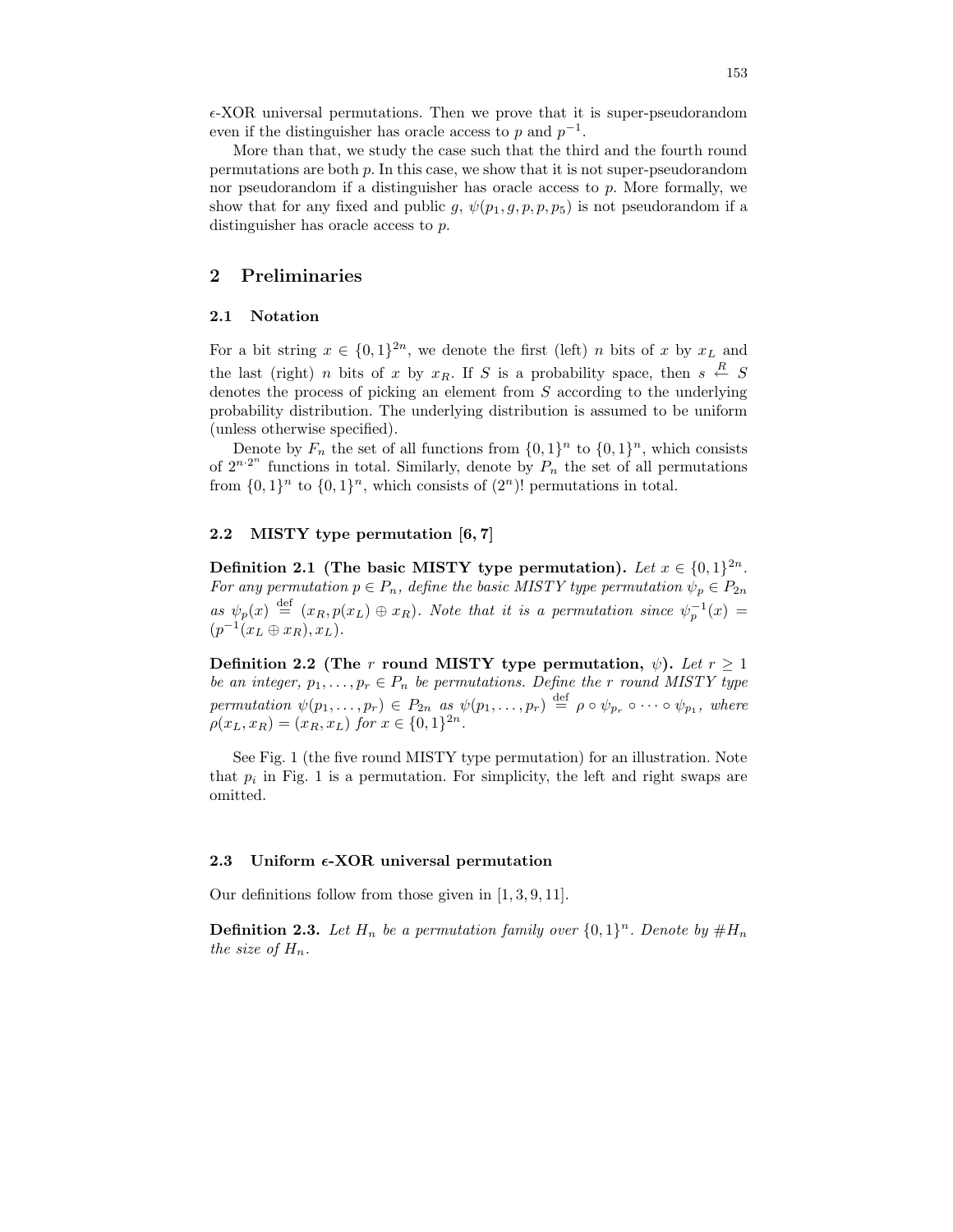

Fig. 1. MISTY type permutation

- 1.  $H_n$  is a uniform permutation family if for any element  $x \in \{0,1\}^n$  and any element  $y \in \{0,1\}^n$ , there exist exactly  $\frac{\#H_n}{2^n}$  permutations  $h \in H_n$  such that  $h(x) = y.$
- 2.  $H_n$  is an  $\epsilon$ -XOR universal permutation family if for any two distinct elements  $x, x' \in \{0,1\}^n$  and any element  $y \in \{0,1\}^n$ , there exist at most  $\epsilon \# H_n$ permutations  $h \in H_n$  such that  $h(x) \oplus h(x') = y$ .

Let  $f_a(x) \stackrel{\text{def}}{=} a \cdot x$  over  $GF(2^n)$ , where  $a \neq 0$ . Then  $\{f_a(x)\}\$ is a  $\frac{1}{2^n-1}$ -XOR universal permutation family.

Let  $f_{a,b}(x) \stackrel{\text{def}}{=} a \cdot x + b$  over  $GF(2^n)$ , where  $a \neq 0$ . Then  $\{f_{a,b}(x)\}$  is a uniform  $\frac{1}{2^n-1}$ -XOR universal permutation family.

We will use the phrase "h is an  $\epsilon$ -XOR universal permutation" to mean that "h is drawn uniformly from an  $\epsilon$ -XOR universal permutation family". Similarly, we will use the phrase "h is a uniform  $\epsilon$ -XOR universal permutation".

# 3 Improved super-pseudorandomness of MISTY type permutation

We say that a permutation g over  $\{0,1\}^n$  is *XOR-distinct* if

$$
g(x) \oplus x \neq g(x') \oplus x'
$$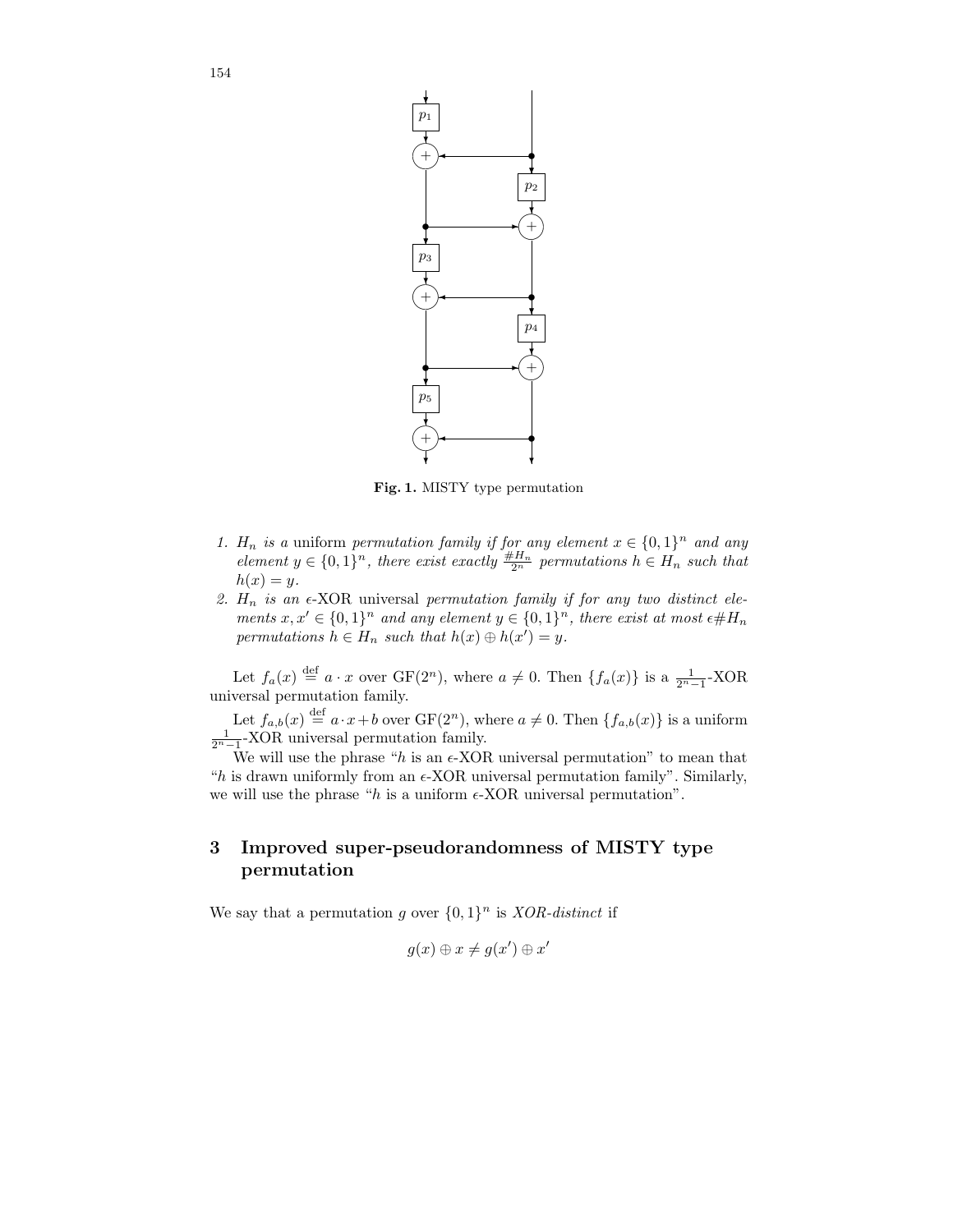for any  $x \neq x'$ . Let  $g(x) = a \cdot x$  over  $GF(2^n)$ , where  $a \neq 0, 1$ . Then this g is clearly XOR-distinct.

In this section, we prove that  $\psi(h_1, g, p, p^{-1}, h_5^{-1})$  is super-pseudorandom even if the second round permutation  $g$  is fixed and publicly known.  $g$  has only to be XOR-distinct. This means that the five round MISTY type permutation is super-pseudorandom even if the second round permutation has no randomness nor secrecy.

Let  $H_n^0$  be an  $\epsilon$ -XOR universal permutation family over  $\{0,1\}^n$ , and  $H_n^1$  be a uniform  $\epsilon$ -XOR universal permutation family over  $\{0, 1\}^n$ . Define

$$
\begin{cases} \text{MISTY}_{2n}^{01} \stackrel{\text{def}}{=} {\psi(h_1, g, p, p^{-1}, h_5^{-1}) \mid p \in P_n, h_1 \in H_n^0, h_5 \in H_n^1} \\ \text{MISTY}_{2n}^{11} \stackrel{\text{def}}{=} {\psi(h_1, g, p, p^{-1}, h_5^{-1}) \mid p \in P_n, h_1, h_5 \in H_n^1} \end{cases}
$$

# 3.1 Super-pseudorandomness of  $\text{MISTY}_{2n}^{01}$

Let  $\mathcal D$  be a super-pseudorandom distinguisher for MISTY $_{2n}^{01}$  which makes at most  $m$  queries in total. We consider two experiments, experiment  $0$  and experiment  $1$ . In experiment 0,  $\mathcal D$  has oracle access to  $\psi$  and  $\psi^{-1}$ , where  $\psi$  is randomly chosen from MISTY<sup>01</sup><sub>2n</sub>. In experiment 1,  $\mathcal{D}$  has oracle access to R and  $R^{-1}$ , where R is randomly chosen from  $P_{2n}$ .

Define the advantage of  $D$  as follows.

$$
\text{Adv}(\mathcal{D})\overset{\text{def}}{=}|p_\psi-p_R|
$$

where

$$
\begin{cases} p_{\psi} \stackrel{\text{def}}{=} \Pr(\mathcal{D}^{\psi, \psi^{-1}}(1^{2n}) = 1 \mid \psi \stackrel{R}{\leftarrow} \text{MISTY}_{2n}^{01}) \\ p_R \stackrel{\text{def}}{=} \Pr(\mathcal{D}^{R, R^{-1}}(1^{2n}) = 1 \mid R \stackrel{R}{\leftarrow} P_{2n}) \end{cases}
$$

**Lemma 3.1.** Fix  $x^{(i)} \in \{0,1\}^{2n}$  and  $y^{(i)} \in \{0,1\}^{2n}$  for  $1 \le i \le m$  arbitrarily in such a way that  $\{x^{(i)}\}_{1 \leq i \leq m}$  are all distinct and  $\{y^{(i)}\}_{1 \leq i \leq m}$  are all distinct. Then the number of  $\psi \in \text{MISTY}_{2n}^{01}$  such that

 $\psi(x^{(i)}) = y^{(i)}$  for  $1 \le \forall i \le m$  (1)

is at least

$$
(\#H_n^0)(\#H_n^1)(2^n-2m)!\left(1-2\epsilon\cdot m(m-1)-\frac{2m^2}{2^n}\right) .
$$

A proof is given in Appendix A.

**Theorem 3.1.** For any super-pseudorandom distinguisher  $D$  that makes at most m queries in total,

$$
\operatorname{Adv}(\mathcal{D}) \leq 2\epsilon \cdot m(m-1) + \frac{2m^2}{2^n} \enspace.
$$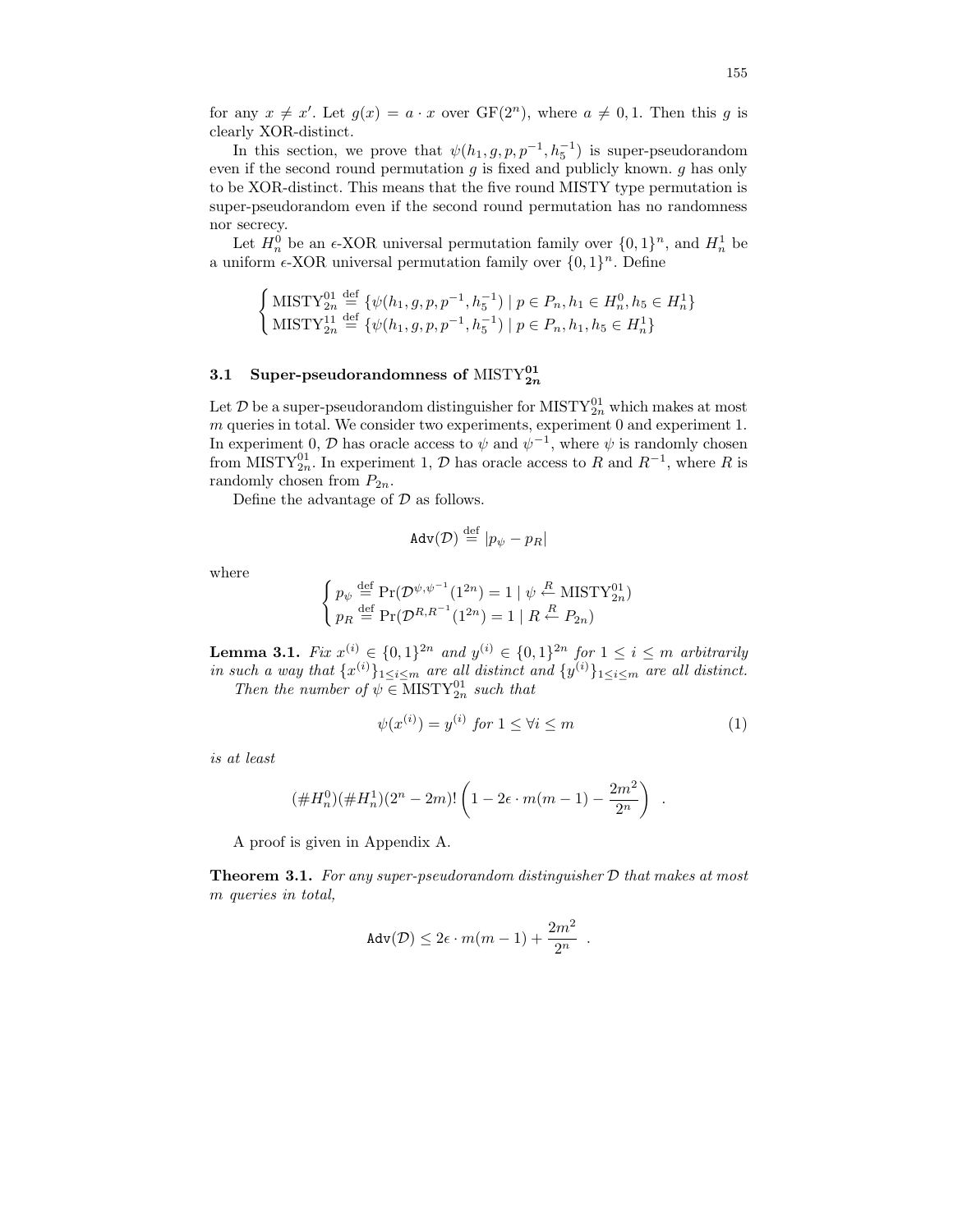*Proof.* Let  $\mathcal{O} = R$  or  $\psi$ . The super-pseudorandom distinguisher  $\mathcal{D}$  has oracle access to  $\mathcal{O}$  and  $\mathcal{O}^{-1}$ .

There are two types of queries  $\mathcal D$  can make: either  $(+, x)$  which denotes the query "what is  $\mathcal{O}(x)$ ?", or  $(-, y)$  which denotes the query "what is  $\mathcal{O}^{-1}(y)$ ?" For the *i*-th query D makes to O or  $\mathcal{O}^{-1}$ , define the query-answer pair  $(x^{(i)}, y^{(i)}) \in$  $\{0,1\}^{2n} \times \{0,1\}^{2n}$ , where either D's query was  $(+,x^{(i)})$  and the answer it got was  $y^{(i)}$  or D's query was  $(-, y^{(i)})$  and the answer it got was  $x^{(i)}$ . Define view v of  $\mathcal{D}$  as  $v = ((x^{(1)}, y^{(1)}), \ldots, (x^{(m)}, y^{(m)})).$ 

Without loss of generality, we assume that  $\{x^{(i)}\}_{1 \le i \le m}$  are all distinct, and  $\{y^{(i)}\}_{1\leq i\leq m}$  are all distinct.

Since  $\mathcal D$  has unbounded computational power,  $\mathcal D$  can be assumed to be deterministic. Therefore, the final output of  $D$  (0 or 1) depends only on v. Hence denote by  $\mathcal{C}_{\mathcal{D}}(v)$  the final output of  $\mathcal{D}$ .

Let 
$$
\mathbf{v}_{one} \stackrel{\text{def}}{=} \{v \mid \mathcal{C}_{\mathcal{D}}(v) = 1\}
$$
 and  $N_{one} \stackrel{\text{def}}{=} \# \mathbf{v}_{one}$ .

**Evaluation of**  $p_R$ . From the definition of  $p_R$ , we have

$$
p_R = \Pr_R(\mathcal{D}^{R,R^{-1}}(1^{2n}) = 1)
$$
  
= 
$$
\frac{\# \{R \mid \mathcal{D}^{R,R^{-1}}(1^{2n}) = 1\}}{(2^{2n})!}.
$$

For each  $v \in v_{one}$ , the number of R such that

$$
R(x^{(i)}) = y^{(i)} \text{ for } 1 \le \forall i \le m \tag{2}
$$

.

.

is exactly  $(2^{2n} - m)!$ . Therefore, we have

$$
p_R = \sum_{v \in v_{one}} \frac{\# \{ R \mid R \text{ satisfying (2)} \}}{(2^{2n})!}
$$

$$
= N_{one} \cdot \frac{(2^{2n} - m)!}{(2^{2n})!}.
$$

**Evaluation of**  $p_{\psi}$ . From the definition of  $p_{\psi}$ , we have

$$
p_{\psi} = \Pr_{h_1, p, h_5}(\mathcal{D}^{\psi, \psi^{-1}}(1^{2n}) = 1)
$$
  
= 
$$
\frac{\# \{(h_1, p, h_5) \mid \mathcal{D}^{\psi, \psi^{-1}}(1^{2n}) = 1\}}{(\#H_n^0)(2^n)!(\#H_n^1)}
$$

Similarly to  $p_R$ , we have

$$
p_{\psi} = \sum_{v \in \mathbf{v}_{one}} \frac{\#\{(h_1, p, h_5) \mid (h_1, p, h_5) \text{ satisfying (1)}\}}{(\#H_n^0)(2^n)!(\#H_n^1)}
$$

Then from Lemma 3.1, we obtain that

$$
p_{\psi} \ge \sum_{v \in v_{one}} \frac{(2^n - 2m)! \left(1 - 2\epsilon \cdot m(m - 1) - \frac{2m^2}{2^n}\right)}{(2^n)!}
$$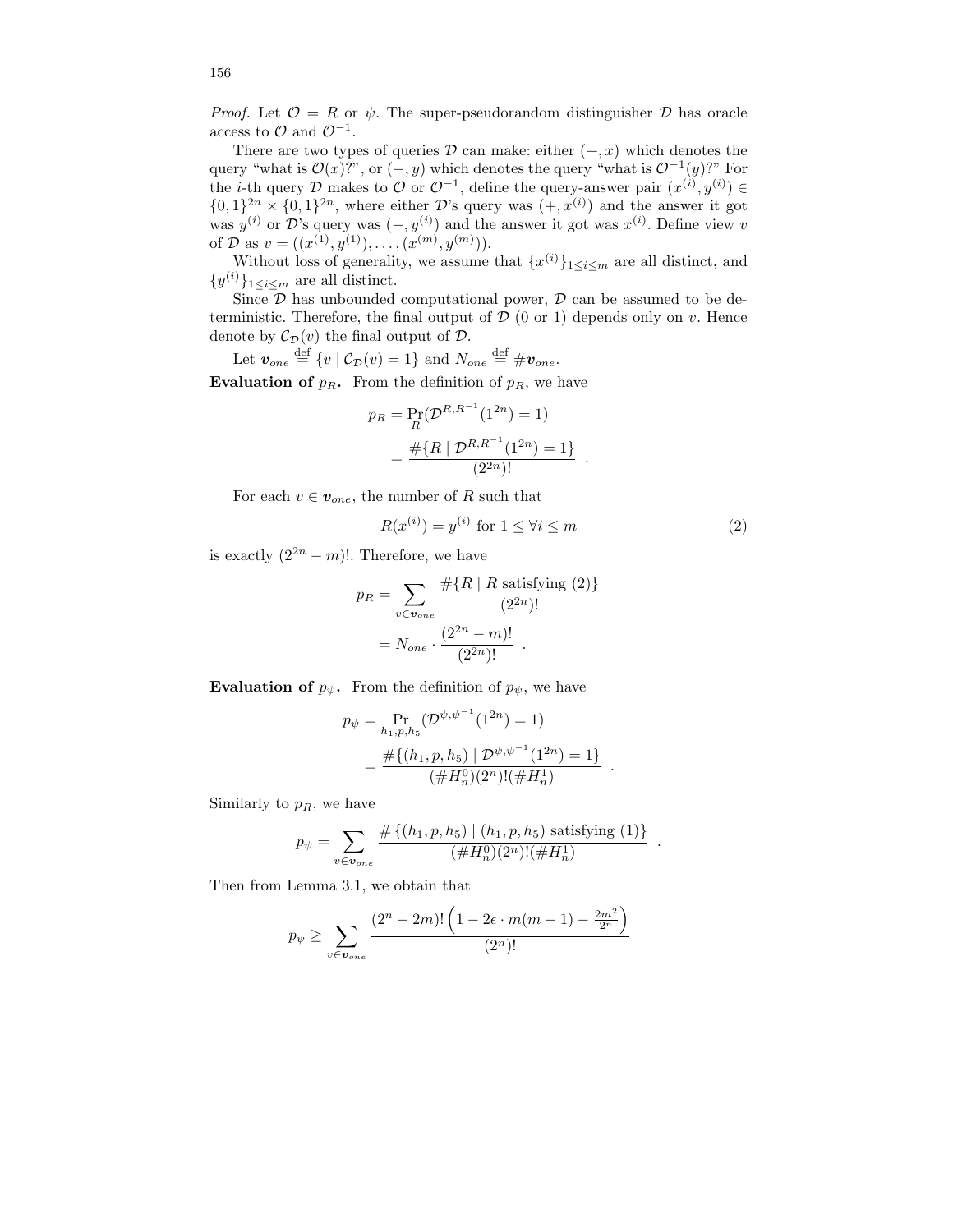157

.

$$
= N_{one} \frac{(2^n - 2m)!}{(2^n)!} \left( 1 - 2\epsilon \cdot m(m - 1) - \frac{2m^2}{2^n} \right)
$$
  
= 
$$
p_R \frac{(2^{2n})!(2^n - 2m)!}{(2^{2n} - m)!(2^n)!} \left( 1 - 2\epsilon \cdot m(m - 1) - \frac{2m^2}{2^n} \right)
$$

Since  $\frac{(2^{2n})!(2^n-2m)!}{(2^{2n}-m)!(2^n)!} \ge 1$  (This can be shown easily by an induction on m), we have

$$
p_{\psi} \ge p_R \left( 1 - 2\epsilon \cdot m(m-1) - \frac{2m^2}{2^n} \right)
$$
  
 
$$
\ge p_R - 2\epsilon \cdot m(m-1) - \frac{2m^2}{2^n} . \tag{3}
$$

Applying the same argument to  $1 - p_{\psi}$  and  $1 - p_R$  yields that

$$
1 - p_{\psi} \ge 1 - p_R - 2\epsilon \cdot m(m - 1) - \frac{2m^2}{2^n} \tag{4}
$$

Finally, (3) and (4) give  $|p_{\psi} - p_R| \leq 2\epsilon \cdot m(m-1) + \frac{2m^2}{2^n}$ .

# 3.2 Super-pseudorandomness of  $\text{MISTY}_{2n}^{11}$

Let  $D$  be a super-pseudorandom distinguisher for MISTY<sub>2n</sub>.  $D$  also has oracle access to p and  $p^{-1}$ , where p and  $p^{-1}$  are the third and fourth round permutations of MISTY<sup>11</sup><sub>2n</sub> respectively. D makes at most m queries in total. We consider two experiments, experiment  $0$  and experiment  $1$ . In experiment  $0$ ,  $D$  has oracle access to not only  $\psi$  and  $\psi^{-1}$ , but also p and  $p^{-1}$ , where  $\psi$  is randomly chosen from MISTY<sup>11</sup><sub>2n</sub>. In experiment 1,  $\mathcal{D}$  has oracle access to R,  $R^{-1}$ , p and  $p^{-1}$ , where R is randomly chosen from  $P_{2n}$  and p is randomly chosen from  $P_n$ .

Define the advantage of  $D$  as follows.

$$
\text{Adv}(\mathcal{D}) \stackrel{\text{def}}{=} |p_{\psi} - p_R|
$$

where

$$
\begin{cases} p_{\psi} \stackrel{\text{def}}{=} \Pr(\mathcal{D}^{\psi,\psi^{-1},p,p^{-1}}(1^{2n}) = 1 \mid \psi \stackrel{R}{\leftarrow} \text{MISTY}_{2n}^{11}) \\ p_R \stackrel{\text{def}}{=} \Pr(\mathcal{D}^{R,R^{-1},p,p^{-1}}(1^{2n}) = 1 \mid R \stackrel{R}{\leftarrow} P_{2n}, p \stackrel{R}{\leftarrow} P_n) \end{cases}
$$

**Lemma 3.2.** Let  $m_0$  and  $m_1$  be integers. Fix  $x^{(i)} \in \{0,1\}^{2n}$  and  $y^{(i)} \in \{0,1\}^{2n}$  $for 1 \leq i \leq m_0$  arbitrarily in such a way that  $\{x^{(i)}\}_{1 \leq i \leq m_0}$  are all distinct and  $\{y^{(i)}\}_{1\leq i\leq m_0}$  are all distinct. Similarly, fix  $X^{(i)} \in \{0,1\}^n$  and  $Y^{(i)} \in \{0,1\}^n$ for  $1 \leq i \leq m_1$  arbitrarily in such a way that  $\{X^{(i)}\}_{1 \leq i \leq m_1}$  are all distinct and  ${Y^{(i)}}_{1 \leq i \leq m_1}$  are all distinct.

Then the number of  $\psi \in \text{MISTY}_{2n}^{11}$  such that

$$
\psi(x^{(i)}) = y^{(i)} \text{ for } 1 \le \forall i \le m_0 \text{ and } p(X^{(i)}) = Y^{(i)} \text{ for } 1 \le \forall i \le m_1 \qquad (5)
$$

is at least

$$
(\#H_n^1)^2(2^n - 2m_0 - m_1)!\left(1 - 2\epsilon \cdot m_0(m_0 - 1) - \frac{4m_0m_1}{2^n} - \frac{2m_0^2}{2^n}\right) .
$$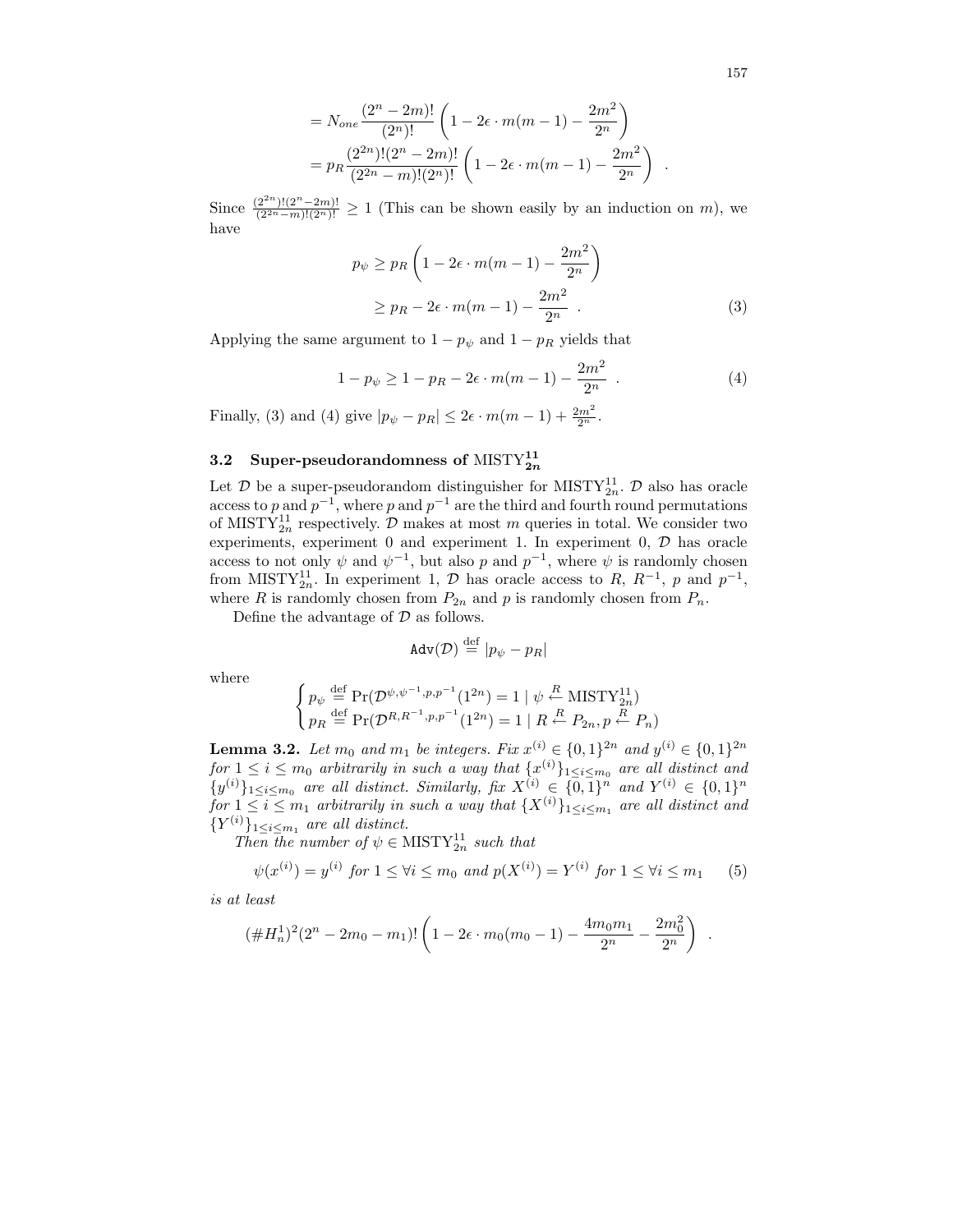A proof is given in Appendix B.

**Theorem 3.2.** For any super-pseudorandom distinguisher  $D$  that also has oracle access to p and  $p^{-1}$  and makes at most m queries in total,

$$
\text{Adv}(\mathcal{D}) \leq 2\epsilon \cdot m(m-1) + \frac{6m^2}{2^n}
$$

.

*Proof.* Let  $\mathcal{O} = R$  or  $\psi$ . The super-pseudorandom distinguisher  $\mathcal{D}$  has oracle access to  $\mathcal{O}, \mathcal{O}^{-1}, p$  and  $p^{-1}$ . Assume that  $\mathcal D$  makes  $m_0$  queries to  $\mathcal O$  or  $\mathcal{O}^{-1},$ and  $m_1$  queries to p or  $p^{-1}$ , where  $m = m_0 + m_1$ .

There are four types of queries  $\mathcal D$  can make: either  $(+, x)$  which denotes the query "what is  $\mathcal{O}(x)$ ?",  $(-, y)$  which denotes the query "what is  $\mathcal{O}^{-1}(y)$ ?",  $(+, X)$  which denotes the query "what is  $p(X)$ ?", or  $(-, Y)$  which denotes the query "what is  $p^{-1}(Y)$ ?" For the *i*-th query  $D$  makes to  $O$  or  $O^{-1}$ , define the query-answer pair  $(x^{(i)}, y^{(i)}) \in \{0, 1\}^{2n} \times \{0, 1\}^{2n}$ , where either D's query was  $(+, x^{(i)})$  and the answer it got was  $y^{(i)}$  or D's query was  $(-, y^{(i)})$  and the answer it got was  $x^{(i)}$ . Similarly for the *i*-th query D makes to p or  $p^{-1}$ , define the queryanswer pair  $(X^{(i)}, Y^{(i)}) \in \{0,1\}^n \times \{0,1\}^n$ , where either D's query was  $(+, X^{(i)})$ and the answer it got was  $Y^{(i)}$  or  $\mathcal{D}$ 's query was  $(-, Y^{(i)})$  and the answer it got was  $X^{(i)}$ . Define view v and V of D as  $v = ((x^{(1)}, y^{(1)}), \ldots, (x^{(m_0)}, y^{(m_0)}))$  and  $V = ((X^{(1)}, Y^{(1)}), \ldots, (X^{(m_1)}, Y^{(m_1)}))$ . Without loss of generality, we assume that  $\{x^{(i)}\}_{1 \leq i \leq m_0}$  are all distinct,  $\{y^{(i)}\}_{1 \leq i \leq m_0}$  are all distinct,  $\{X^{(i)}\}_{1 \leq i \leq m_1}$ are all distinct and  $\{Y^{(i)}\}_{1 \leq i \leq m_1}$  are all distinct.

Then similarly to the proof of Theorem 3.1, denote by  $\mathcal{C}_{\mathcal{D}}(v, V)$  the final output of D.

Let 
$$
(v, V)_{one} \stackrel{\text{def}}{=} \{(v, V) | C_{\mathcal{D}}(v, V) = 1\}
$$
 and  $N_{one} \stackrel{\text{def}}{=} \#(v, V)_{one}$ .

**Evaluation of**  $p_R$ . From the definition of  $p_R$ , we have

$$
p_R = \Pr_{R,p}(\mathcal{D}^{R,R^{-1},p,p^{-1}}(1^{2n}) = 1)
$$
  
= 
$$
\frac{\# \{(R,p) \mid \mathcal{D}^{R,R^{-1},p,p^{-1}}(1^{2n}) = 1\}}{(2^{2n})!(2^n)!}.
$$

For each  $(v, V) \in (\boldsymbol{v}, V)_{one}$ , the number of  $(R, p)$  such that

$$
R(x^{(i)}) = y^{(i)} \text{ for } 1 \le \forall i \le m_0 \text{ and } p(X^{(i)}) = Y^{(i)} \text{ for } 1 \le \forall i \le m_1 \qquad (6)
$$

is exactly  $(2^{2n} - m_0)!(2^n - m_1)!$ . Therefore, we have

$$
p_R = \sum_{(v,V)\in(v,V)_{one}} \frac{\#\{(R,p) \mid (R,p) \text{ satisfying } (6)\}}{(2^{2n})!(2^n)!}
$$

$$
= N_{one} \cdot \frac{(2^{2n} - m_0)!}{(2^{2n})!} \cdot \frac{(2^n - m_1)!}{(2^{2n})!}.
$$

**Evaluation of**  $p_{\psi}$ . From the definition of  $p_{\psi}$ , we have

$$
p_{\psi} = \Pr_{h_1, p, h_5}(\mathcal{D}^{\psi, \psi^{-1}, p, p^{-1}}(1^{2n}) = 1)
$$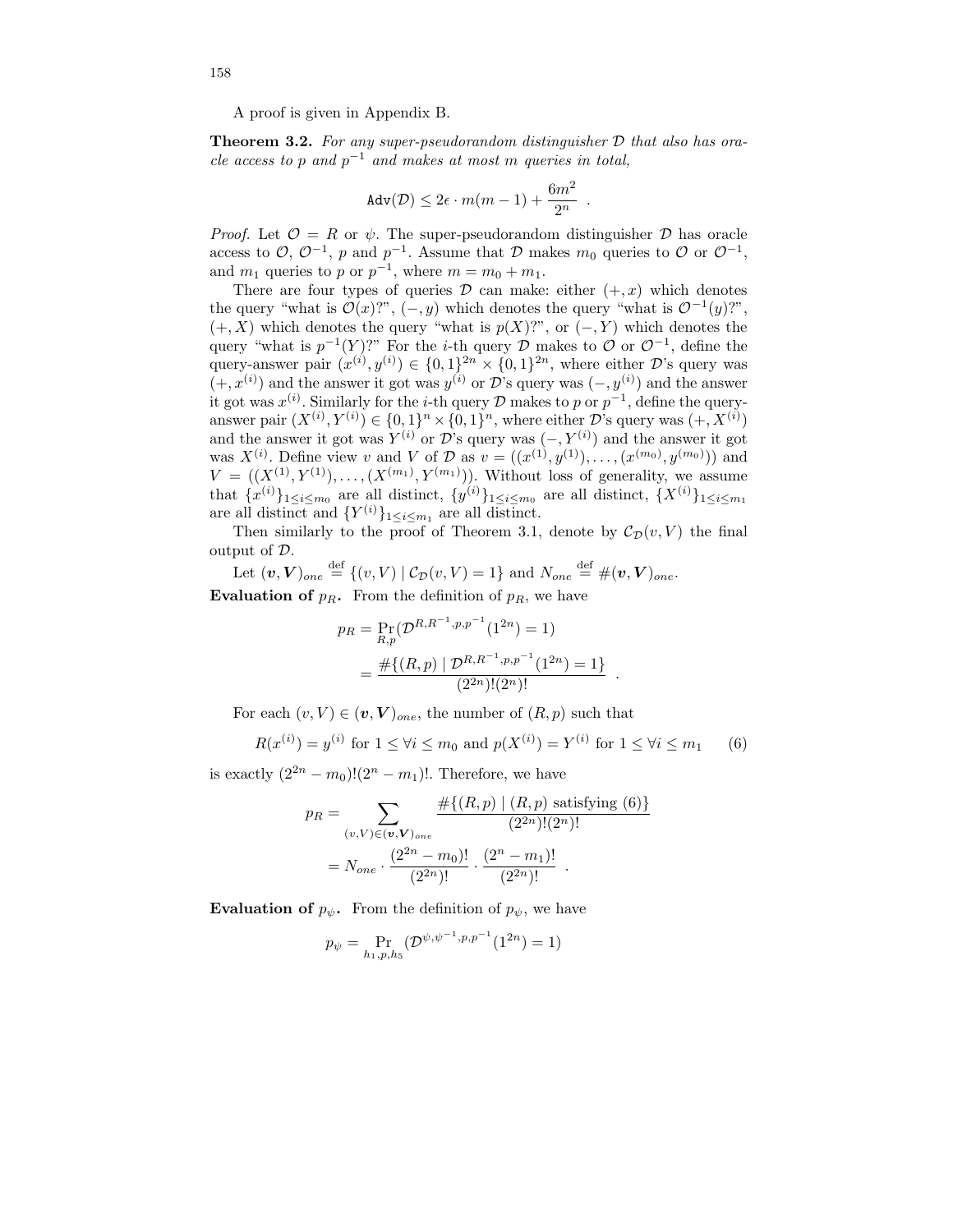159

$$
= \frac{\#\{(h_1,p,h_5) \mid \mathcal{D}^{\psi,\psi^{-1},p,p^{-1}}(1^{2n}) = 1\}}{(\#H_n^1)^2(2^n)!} .
$$

Similarly to  $p_R$ , we have

$$
p_{\psi} = \sum_{(v,V)\in(\mathbf{v},\mathbf{V})_{one}} \frac{\#\{(h_1,p,h_5) \mid (h_1,p,h_5) \text{ satisfying (5)}\}}{(\#H_n^1)^2(2^n)!}.
$$

Then from Lemma 3.2, we obtain that

$$
p_{\psi} \geq \sum_{(v,V)\in(v,V)_{one}} \frac{(2^n - 2m_0 - m_1)! \left(1 - 2\epsilon \cdot m_0(m_0 - 1) - \frac{4m_0m_1}{2^n} - \frac{2m_0^2}{2^n}\right)}{(2^n)!}
$$
  
= 
$$
N_{one} \frac{(2^n - 2m_0 - m_1)!}{(2^n)!} \left(1 - 2\epsilon \cdot m_0(m_0 - 1) - \frac{4m_0m_1}{2^n} - \frac{2m_0^2}{2^n}\right)
$$
  
= 
$$
p_R \frac{(2^{2n})!(2^n - 2m_0 - m_1)!}{(2^{2n} - m_0)!(2^n - m_1)!} \left(1 - 2\epsilon \cdot m_0(m_0 - 1) - \frac{4m_0m_1}{2^n} - \frac{2m_0^2}{2^n}\right).
$$

Since  $\frac{(2^{2n})!(2^n-2m_0-m_1)!}{(2^{2n}-m_0)!(2^n-m_1)!} \ge 1$  (This can be shown easily by an induction on  $m_0$ ), we have

$$
p_{\psi} \ge p_R \left( 1 - 2\epsilon \cdot m_0(m_0 - 1) - \frac{4m_0m_1}{2^n} - \frac{2m_0^2}{2^n} \right)
$$
  
\n
$$
\ge p_R - 2\epsilon \cdot m_0(m_0 - 1) - \frac{4m_0m_1}{2^n} - \frac{2m_0^2}{2^n}
$$
  
\n
$$
\ge p_R - 2\epsilon \cdot m(m - 1) - \frac{6m^2}{2^n} . \tag{7}
$$

Applying the same argument to  $1 - p_{\psi}$  and  $1 - p_R$  yields that

$$
1 - p_{\psi} \ge 1 - p_R - 2\epsilon \cdot m(m - 1) - \frac{6m^2}{2^n} \tag{8}
$$

Finally, (7) and (8) give  $|p_{\psi} - p_R| \leq 2\epsilon \cdot m(m-1) + \frac{6m^2}{2^n}$ .

## 4 Negative result

Let  $g$  be a fixed and publicly known XOR-distinct permutation. In Theorem 3.2, we showed that  $\psi(h_1, g, p, p^{-1}, h_5^{-1})$  is super-pseudorandom even if the distinguisher has oracle access to p and  $p^{-1}$ , where  $h_1$  and  $h_5$  are uniform  $\epsilon$ -XOR universal permutations, and  $p$  is a random permutation.

One might think that  $\psi(h_1, g, p, p, h_5^{-1})$  is super-pseudorandom even if the distinguisher has oracle access to p and  $p^{-1}$ . In this section, however, we show that this is not true. We can distinguish  $\psi(h_1, g, p, p, h_5^{-1})$  from a random permutation with advantage very close to 1.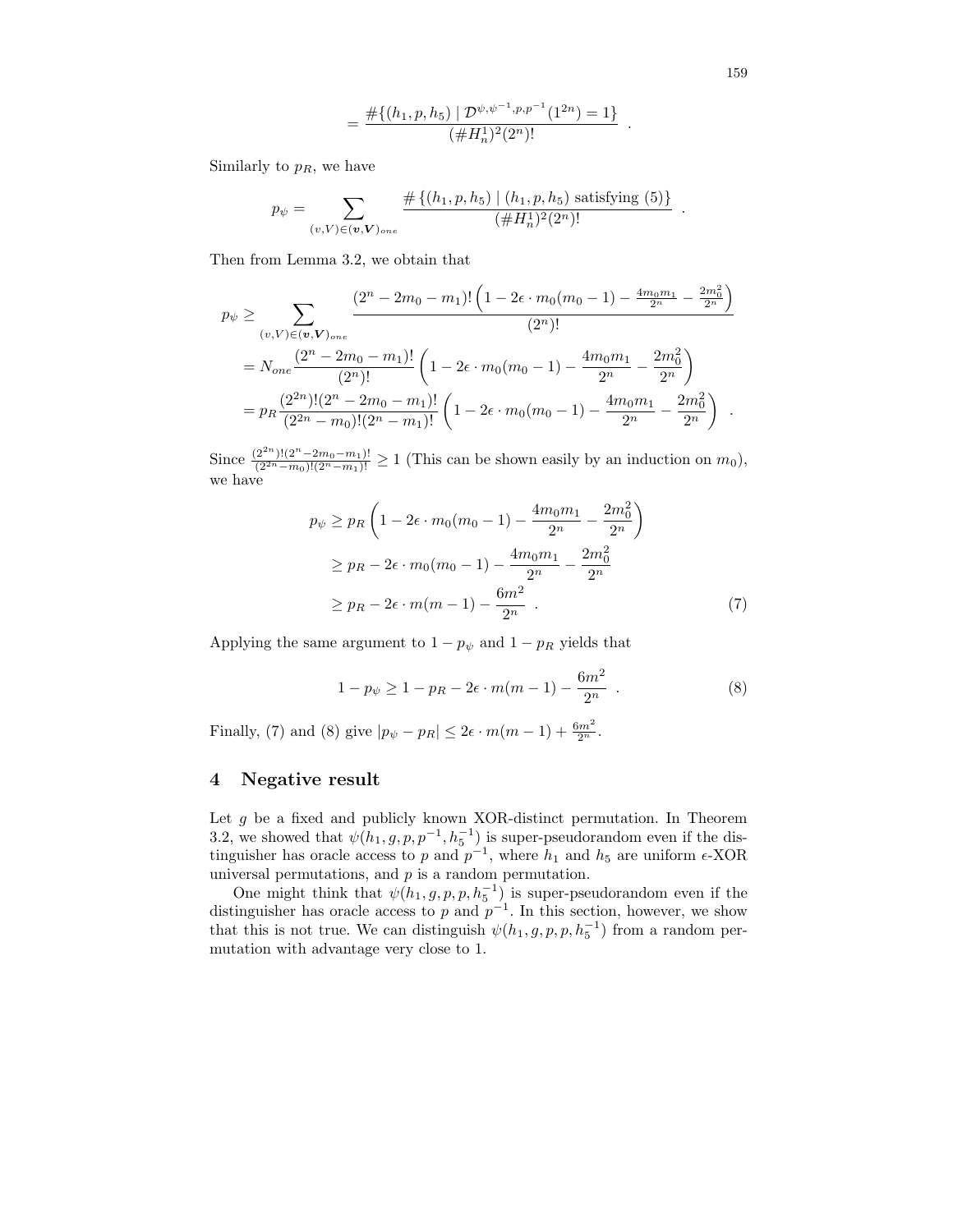More generally, let  $p_1, p_2, p, p_5 \in P_n$  be random permutations and  $\psi =$  $\psi(p_1, p_2, p, p, p_5)$ . We prove that  $\psi$  is not pseudorandom if the distinguisher has oracle access to  $p_2$ ,  $p_2^{-1}$  and p. This proof implies that for any fixed and public g,  $\psi(p_1, g, p, p, p_5)$  is not super-pseudorandom nor pseudorandom if the distinguisher has oracle access to  $p$ .

Define the advantage of  $D$  as follows.

$$
\text{Adv}(\mathcal{D}) \stackrel{\text{def}}{=} |p_{\psi} - p_R|
$$

where

$$
\begin{cases} p_{\psi} \stackrel{\text{def}}{=} \Pr(\mathcal{D}^{\psi, p_2, p_2^{-1}, p}(1^{2n}) = 1 \mid p_1, p_2, p, p_5 \stackrel{R}{\leftarrow} P_n, \psi = \psi(p_1, p_2, p, p, p_5)) \\ p_R \stackrel{\text{def}}{=} \Pr(\mathcal{D}^{R, p_2, p_2^{-1}, p}(1^{2n}) = 1 \mid R \stackrel{R}{\leftarrow} P_{2n}, p_2, p \stackrel{R}{\leftarrow} P_n) \end{cases}
$$

**Theorem 4.1.** There exists a pseudorandom distinguisher  $D$  that has oracle access to  $p_2$ ,  $p_2^{-1}$  and p and makes 6 queries in total,

$$
\mathrm{Adv}(\mathcal{D}) \geq 1 - \frac{2}{2^n} \enspace.
$$

*Proof.* Let  $\mathcal{O} = R$  or  $\psi$ . Our distinguisher  $\mathcal{D}$  has oracle access to  $\mathcal{O}, p_2, p_2^{-1}$  and p. Consider the following  $\mathcal{D}$ :

- 1. Ask  $(0, ..., 0) \in \{0, 1\}^n$  to  $p_2^{-1}$  and obtain A.
- 2. Pick  $X, A' \in \{0, 1\}^n$  such that  $A \neq A'$  arbitrarily.
- 3. Ask  $(X, A)$  to  $\mathcal O$  and obtain  $(Y, B)$ .
- 4. Ask  $A \oplus A'$  to  $p_2$  and obtain C.
- 5. Ask  $A' \oplus B$  to p and obtain D.
- 6. Ask  $A' \oplus B \oplus C$  to p and obtain E.
- 7. Ask  $(X, A \oplus A')$  to  $\mathcal O$  and obtain  $(Z, F)$ .
- 8. Output "1" if and only if  $F = A' \oplus B \oplus C \oplus D \oplus E$ .

If  $\mathcal{O} = \psi$ , then B is the input to p in both third round and fourth round at step 3 since  $p_2(A) = (0, \ldots, 0)$ . Therefore we have  $p_1(X) \oplus A = B$ . Now the input to p in the third round at step 7 is  $p_1(X) \oplus A \oplus A'$  which is equivalent to  $A' \oplus B$ . Next the input to p in the fourth round at step 7 is  $A' \oplus B \oplus C$  since  $p_2(A \oplus A') = C$ . Then we always have  $F = A' \oplus B \oplus C \oplus D \oplus E$  at step 8. Hence we have  $p_{\psi} = 1$ .

If  $\mathcal{O} = R$ , we have  $p_R = \frac{2^n}{2^{2n}}$  $\frac{2^n}{2^{2n}-1} \leq \frac{2}{2^n}.$ 

Corollary 4.1. For any fixed and public g,  $\psi(p_1, g, p, p, p_5)$  is not super-pseudorandom if the distinguisher has oracle access to p.

Proof. From the proof of Theorem 4.1.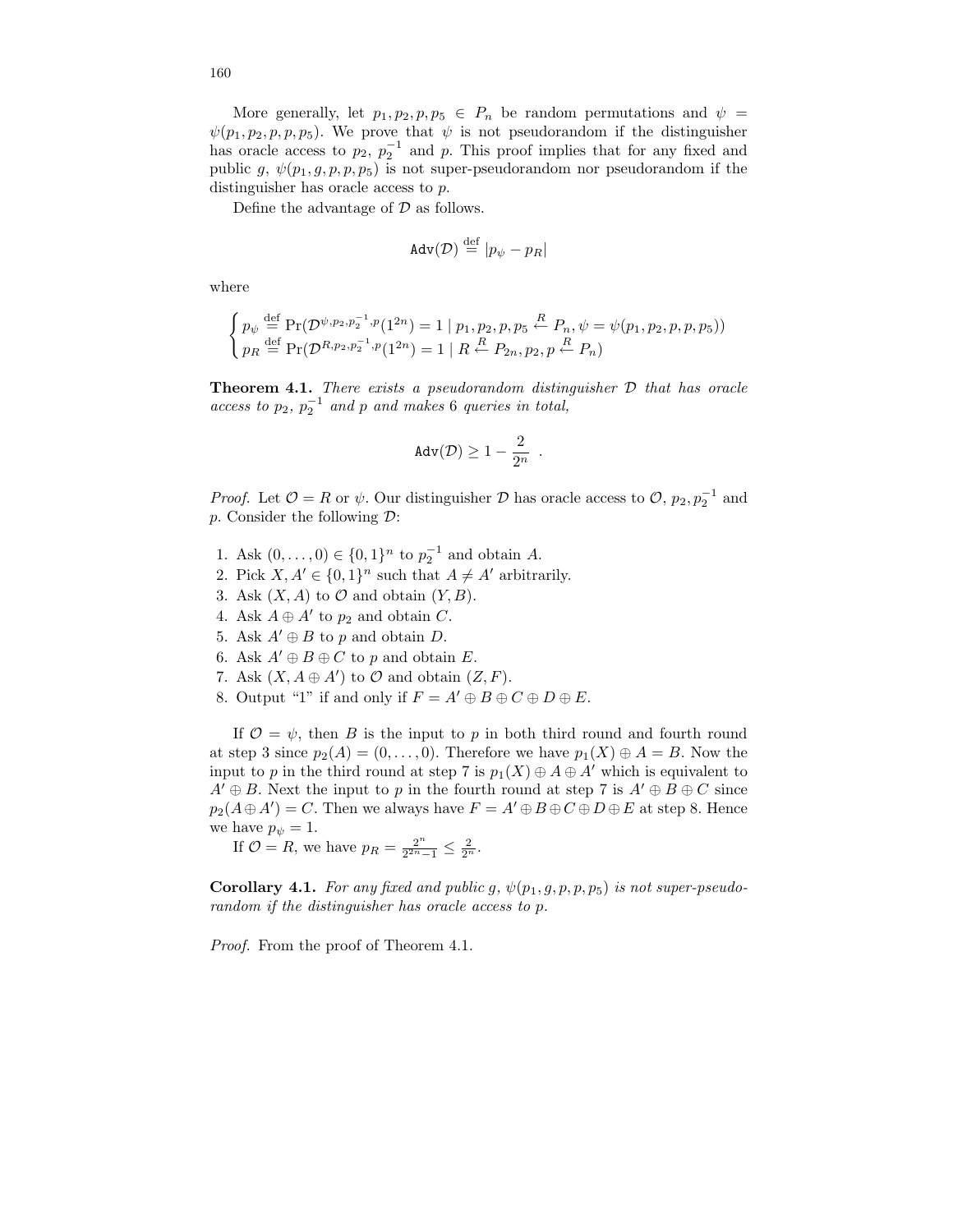# 5 Conclusion

In this paper, we proposed more efficient constructions of super-pseudorandom permutations based on the five round MISTY type permutation than those given in [3] .

In particular, we showed that the second round permutation  $q$  need not be cryptographic at all, i.e., no randomness nor secrecy is required.

More precisely, let p and  $p_i$  be random permutations, then we proved that

- 1.  $\psi(h_1, g, p, p^{-1}, h_5^{-1})$  is super-pseudorandom, where  $h_1$  is an  $\epsilon$ -XOR universal permutation, g is a (publicly known and fixed) XOR-distinct permutation, and  $h_5$  is a uniform  $\epsilon$ -XOR universal permutation (Theorem 3.1),
- 2.  $\psi(h_1, g, p, p^{-1}, h_5^{-1})$  is super-pseudorandom, even if the adversary has oracle access to p and  $p^{-1}$ , where  $h_1$  and  $h_5$  are uniform  $\epsilon$ -XOR universal permutations, and  $g$  is a (publicly known and fixed) XOR-distinct permutation (Theorem 3.2),
- 3. but  $\psi(p_1, p_2, p, p, p_5)$  is not pseudorandom nor super-pseudorandom, if the adversary has oracle access to  $p_2$ ,  $p_2^{-1}$  and p (Theorem 4.1).

## References

- 1. J. L. Carter and M. N. Wegman. Universal classes of hash functions. JCSS, vol. 18, no. 2, pp. 143–154, 1979.
- 2. H. Gilbert and M. Minier. New results on the pseudorandomness of some block cipher constructions. Pre-proceedings of Fast Software Encryption, FSE 2001, pp. 260–277 (to appear in LNCS, Springer-Verlag).
- 3. T. Iwata, T. Yoshino, T. Yuasa and K. Kurosawa. Round security and superpseudorandomness of MISTY type structure. Pre-proceedings of Fast Software Encryption, FSE 2001, pp. 245–259 (to appear in LNCS, Springer-Verlag).
- 4. M. Luby and C. Rackoff. How to construct pseudorandom permutations from pseudorandom functions. SIAM J. Comput., vol. 17, no. 2, pp. 373–386, April 1988.
- 5. S. Lucks. Faster Luby-Rackoff ciphers. Fast Software Encryption, FSE '96, LNCS 1039, pp. 189–203, Springer-Verlag.
- 6. M. Matsui. New structure of block ciphers with provable security against differential and linear cryptanalysis. Fast Software Encryption, FSE '96, LNCS 1039, pp. 206–218, Springer-Verlag.
- 7. M. Matsui. New block encryption algorithm MISTY. Fast Software Encryption, FSE '97, LNCS 1267, pp. 54–68, Springer-Verlag.
- 8. M. Naor and O. Reingold. On the construction of pseudorandom permutations: Luby-Rackoff revised. J. Cryptology, vol. 12, no. 1, pp. 29–66, Springer-Verlag, 1999.
- 9. Z. Ramzan and L. Reyzin. On the round security of symmetric-key cryptographic primitives. Advances in Cryptology  $-$  CRYPTO 2000, LNCS 1880, pp. 376-393, Springer-Verlag, 2000.
- 10. K. Sakurai and Y. Zheng. On non-pseudorandomness from block ciphers with provable immunity against linear cryptanalysis. IEICE Trans. Fundamentals, vol. E80-A, no. 1, pp. 19–24, April 1997.
- 11. M. N. Wegman and J. L. Carter. New hash functions and their use in authentication and set equality. JCSS, vol. 22, no. 3, pp. 265–279, 1981.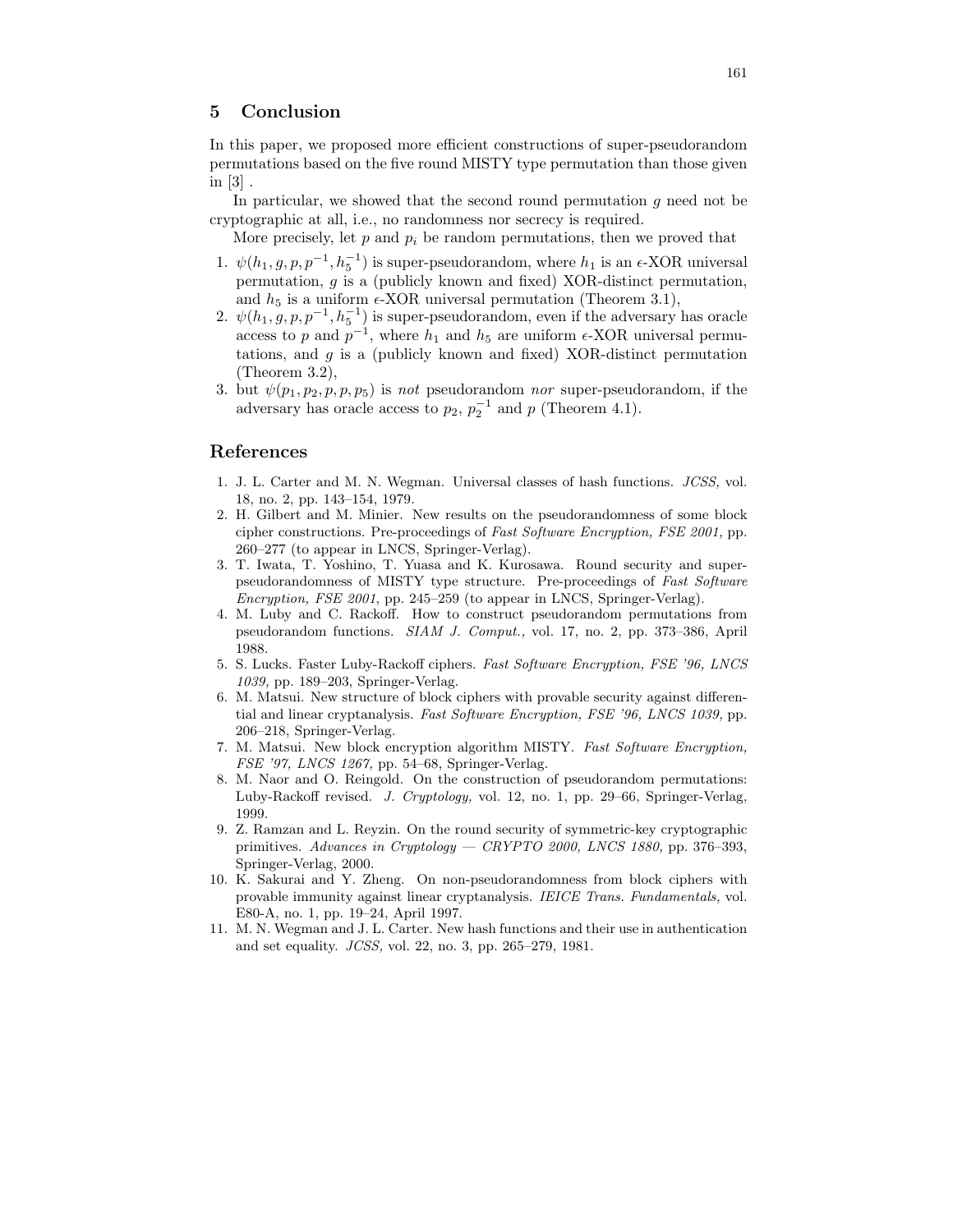# Appendix A. Proof of Lemma 3.1

In  $\psi$ , we denote by  $I_3^{(i)} \in \{0,1\}^n$  the input to p in the third round, and denote by  $O_3^{(i)} \in \{0,1\}^n$  the output of it. Similarly,  $I_4^{(i)}$ ,  $O_4^{(i)} \in \{0,1\}^n$  are the input and output of p in the fourth round, respectively. That is,  $p(I_3^{(i)}) = O_3^{(i)}$  and  $p(I_4^{(i)}) = O_4^{(i)}$ .

**Number of**  $h_1$ . First, for any fixed i and j such that  $1 \le i < j \le m$ :

- if  $x_L^{(i)} = x_L^{(j)}$ , then there exists no  $h_1$  such that

$$
h_1(x_L^{(i)}) \oplus x_R^{(i)} = h_1(x_L^{(j)}) \oplus x_R^{(j)}
$$
(9)

since  $x_L^{(i)} = x_L^{(j)}$  implies  $x_R^{(i)} \neq x_R^{(j)}$ ;

– if  $x_L^{(i)} \neq x_L^{(j)}$ , then the number of  $h_1$  which satisfies (9) is at most  $\epsilon \# H_n^0$  since  $h_1$  is an  $\epsilon$ -XOR universal permutation.

Therefore, the number of  $h_1$  such that

$$
h_1(x_L^{(i)}) \oplus x_R^{(i)} = h_1(x_L^{(j)}) \oplus x_R^{(j)} \text{ for } 1 \le \exists i < \exists j \le m \tag{10}
$$

is at most  $\epsilon {m \choose 2} \# H_n^0$ .

Next, for any fixed i and j such that  $1 \leq i < j \leq m$ :

- if  $x_L^{(i)} = x_L^{(j)}$ , then there exists no  $h_1$  such that

$$
h_1(x_L^{(i)}) \oplus g(x_R^{(i)}) \oplus x_R^{(i)} = h_1(x_L^{(j)}) \oplus g(x_R^{(j)}) \oplus x_R^{(j)}
$$
(11)

since  $x_L^{(i)} = x_L^{(j)}$  implies  $x_R^{(i)} \neq x_R^{(j)}$ , and our XOR-distinct g guarantees  $g(x_R^{(i)}) \oplus x_R^{(i)} \neq g(x_R^{(j)}) \oplus x_R^{(j)};$ 

– if  $x_L^{(i)} \neq x_L^{(j)}$ , then the number of  $h_1$  which satisfies (11) is at most  $\epsilon \# H_n^0$  since  $h_1$  is an  $\epsilon$ -XOR universal permutation.

Therefore, the number of  $h_1$  such that

$$
h_1(x_L^{(i)}) \oplus g(x_R^{(i)}) \oplus x_R^{(i)} = h_1(x_L^{(j)}) \oplus g(x_R^{(j)}) \oplus x_R^{(j)} \text{ for } 1 \le \exists i < \exists j \le m \quad (12)
$$

is at most  $\epsilon \binom{m}{2} \# H_n^0$ .

Then, from (10) and (12), the number of  $h_1$  such that

$$
h_1(x_L^{(i)}) \oplus x_R^{(i)} \neq h_1(x_L^{(j)}) \oplus x_R^{(j)} \text{ for } 1 \le \forall i < \forall j \le m, \text{ and}
$$
  
\n
$$
h_1(x_L^{(i)}) \oplus g(x_R^{(i)}) \oplus x_R^{(i)} \neq h_1(x_L^{(j)}) \oplus g(x_R^{(j)}) \oplus x_R^{(j)} \text{ for } 1 \le \forall i < \forall j \le m
$$
  
\n(13)

is at least  $\#H_n^0-2\epsilon\binom{m}{2}\#H_n^0$ . Fix  $h_1$  which satisfies (13) arbitrarily. This implies 2 that  $I_3^{(1)}, \ldots, I_3^{(m)}$  and  $O_4^{(1)}, \ldots, O_4^{(m)}$  are fixed in such a way that:

$$
- I_3^{(i)} \neq I_3^{(j)} \text{ for } 1 \leq \forall i < \forall j \leq m \text{, and}
$$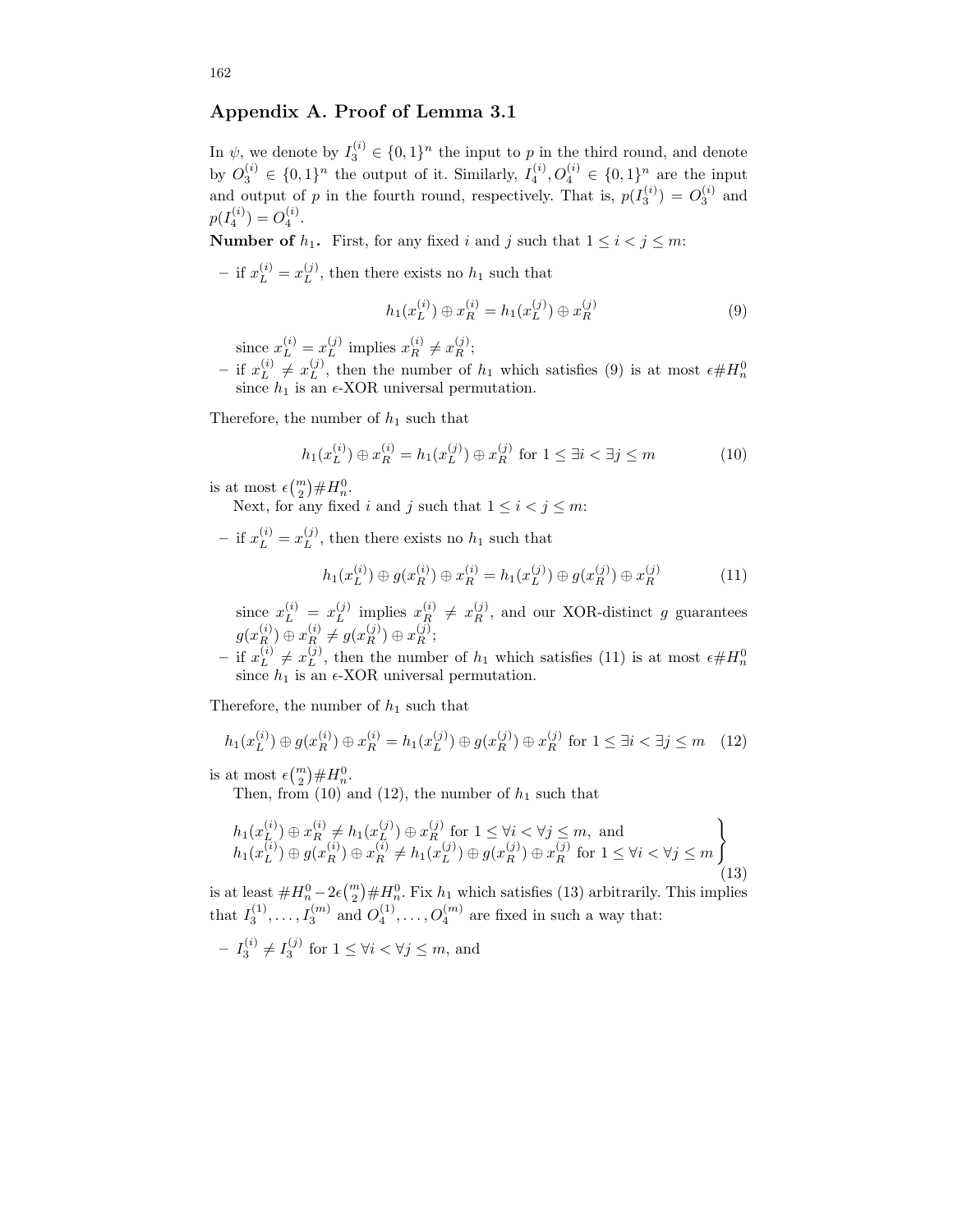$$
- O_4^{(i)} \neq O_4^{(j)} \text{ for } 1 \le \forall i < \forall j \le m.
$$

**Number of**  $h_5$ **.** Similarly, the number of  $h_5$  such that

$$
h_5(y_L^{(i)} \oplus y_R^{(i)}) \oplus y_R^{(i)} \neq h_5(y_L^{(j)} \oplus y_R^{(j)}) \oplus y_R^{(j)}
$$
 for  $1 \leq \forall i < \forall j \leq m$ ,  
\n
$$
h_5(y_L^{(i)} \oplus y_R^{(i)}) \oplus O_4^{(i)} \neq h_5(y_L^{(j)} \oplus y_R^{(j)}) \oplus O_4^{(j)}
$$
 for  $1 \leq \forall i < \forall j \leq m$ ,  
\n
$$
h_5(y_L^{(i)} \oplus y_R^{(i)}) \oplus O_4^{(i)} \neq O_4^{(j)}
$$
 for  $1 \leq \forall i, \forall j \leq m$ , and  
\n
$$
h_5(y_L^{(i)} \oplus y_R^{(i)}) \oplus y_R^{(i)} \neq I_3^{(j)}
$$
 for  $1 \leq \forall i, \forall j \leq m$ , (14)

is at least  $\#H_n^1 - 2\epsilon {m \choose 2} \#H_n^1 - \frac{2m^2 \#H_n^1}{2^n}$ . Fix  $h_5$  which satisfies (14) arbitrarily. This implies that  $O_3^{(1)}, \ldots, O_3^{(m)}$  and  $I_4^{(1)}, \ldots, I_4^{(m)}$  are fixed in such a way that:

$$
- I_4^{(i)} \neq I_4^{(j)} \text{ for } 1 \leq \forall i < \forall j \leq m,
$$
  
\n
$$
- O_3^{(i)} \neq O_3^{(j)} \text{ for } 1 \leq \forall i < \forall j \leq m,
$$
  
\n
$$
- O_3^{(i)} \neq O_4^{(j)} \text{ for } 1 \leq \forall i, \forall j \leq m, \text{ and}
$$
  
\n
$$
- I_4^{(i)} \neq I_3^{(j)} \text{ for } 1 \leq \forall i, \forall j \leq m.
$$

**Number of p.** Now  $h_1$  and  $h_5$  are fixed in such a way that

$$
I_3^{(1)}, \ldots, I_3^{(m)}, I_4^{(1)}, \ldots, I_4^{(m)}
$$

(which are inputs to  $p$ ) are all distinct and

$$
O_3^{(1)}, \ldots, O_3^{(m)}, O_4^{(1)}, \ldots, O_4^{(m)}
$$

(which are corresponding outputs of  $p$ ) are all distinct. In other words, for  $p$ , the above  $2m$  input-output pairs are determined. The other  $2<sup>n</sup> - 2m$  input-output pairs are undetermined. Therefore we have  $(2^{n} - 2m)!$  possible choice of p for any such fixed  $h_1$  and  $h_5$ .

To summarize, we have:

- − at least  $#H_n^0 2\epsilon \binom{m}{2} \#H_n^0$  choice of  $h_1$ , 2
- − at least  $#H_n^1 2\epsilon {m \choose 2} #H_n^1 \frac{2m^2#H_n^1}{2^n}$  choice of  $h_5$  when  $h_1$  is fixed, and –  $(2^n - 2m)!$  choice of p when  $h_1$  and  $h_5$  are fixed.

Then the number of  $\psi \in \text{MISTY}_{2n}^{01}$  which satisfy (1) is at least

$$
(\#H_n^0)(\#H_n^1)(2^n - 2m)!\left(1 - 2\epsilon \binom{m}{2}\right)\left(1 - 2\epsilon \binom{m}{2} - \frac{2m^2}{2^n}\right)
$$
  
 
$$
\geq (\#H_n^0)(\#H_n^1)(2^n - 2m)!\left(1 - 2\epsilon \cdot m(m-1) - \frac{2m^2}{2^n}\right)
$$

This concludes the proof of the lemma.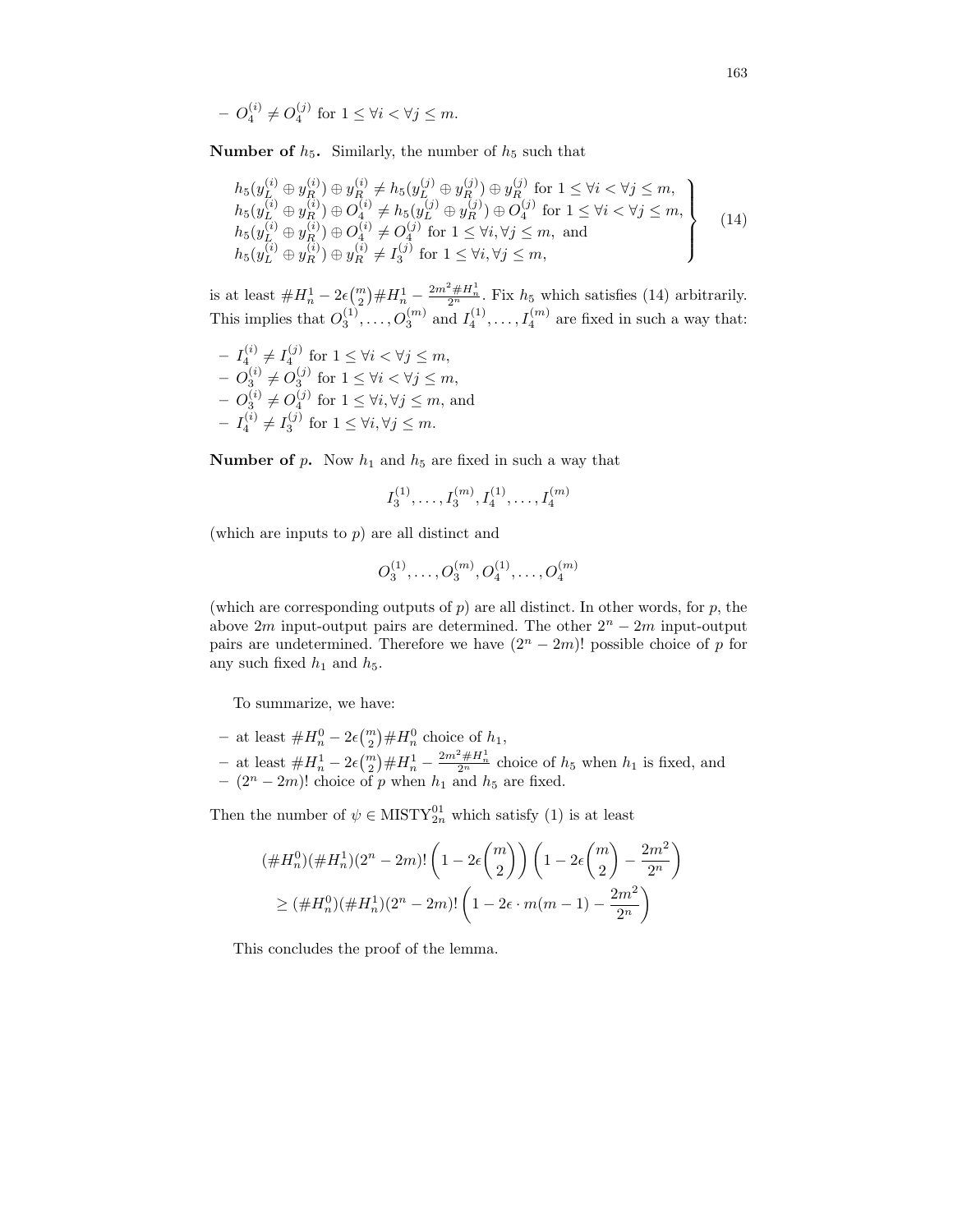# Appendix B. Proof of Lemma 3.2

We use the same definition of  $I_3^{(i)}$ ,  $O_3^{(i)}$ ,  $I_4^{(i)}$  and  $O_4^{(i)}$  as in the proof of Lemma 3.1.

**Number of**  $h_1$ **.** First, similarly to the proof of Lemma 3.1, the number of  $h_1$ such that

$$
h_1(x_L^{(i)}) \oplus x_R^{(i)} \neq h_1(x_L^{(j)}) \oplus x_R^{(j)}
$$
 for  $1 \leq \forall i < \forall j \leq m_0$ ,  
\n
$$
h_1(x_L^{(i)}) \oplus x_R^{(i)} \neq X^{(j)}
$$
 for  $1 \leq \forall i \leq m_0$  and  $1 \leq \forall j \leq m_1$ ,  
\n
$$
h_1(x_L^{(i)}) \oplus g(x_R^{(i)}) \oplus x_R^{(i)} \neq h_1(x_L^{(j)}) \oplus g(x_R^{(j)}) \oplus x_R^{(j)}
$$
 for  $1 \leq \forall i < \forall j \leq m_0$ ,  
\n
$$
h_1(x_L^{(i)}) \oplus g(x_R^{(i)}) \oplus x_R^{(i)} \neq Y^{(j)}
$$
 for  $1 \leq \forall i \leq m_0$  and  $1 \leq \forall j \leq m_1$  (15)

is at least  $\#H_n^1-2\epsilon\binom{m_0}{2}\#H_n^1-\frac{2m_0m_1\#H_n^1}{2^n}$ . Fix  $h_1$  which satisfies (15) arbitrarily. This implies that  $I_3^{(1)}, \ldots, I_3^{(m_0)}$  and  $O_4^{(1)}, \ldots, O_4^{(m_0)}$  are fixed in such a way that:

- 
$$
I_3^{(i)} \neq I_3^{(j)}
$$
 for  $1 \leq \forall i < \forall j \leq m_0$ ,  
\n-  $I_3^{(i)} \neq X^{(j)}$  for  $1 \leq \forall i \leq m_0$  and  $1 \leq \forall j \leq m_1$ ,  
\n-  $O_4^{(i)} \neq O_4^{(j)}$  for  $1 \leq \forall i < \forall j \leq m_0$ , and  
\n-  $O_4^{(i)} \neq Y^{(j)}$  for  $1 \leq \forall i \leq m_0$  and  $1 \leq \forall j \leq m_1$ .

**Number of**  $h_5$ **.** Similarly, the number of  $h_5$  such that

$$
h_5(y_L^{(i)} \oplus y_R^{(i)}) \oplus y_R^{(i)} \neq h_5(y_L^{(j)} \oplus y_R^{(j)}) \oplus y_R^{(j)}
$$
 for  $1 \leq \forall i < \forall j \leq m_0$ ,  
\n
$$
h_5(y_L^{(i)} \oplus y_R^{(i)}) \oplus y_R^{(i)} \neq X^{(j)}
$$
 for  $1 \leq \forall i \leq m_0$  and  $1 \leq \forall j \leq m_0$ ,  
\n
$$
h_5(y_L^{(i)} \oplus y_R^{(i)}) \oplus O_4^{(i)} \neq h_5(y_L^{(j)} \oplus y_R^{(j)}) \oplus O_4^{(j)}
$$
 for  $1 \leq \forall i < \forall j \leq m_0$ ,  
\n
$$
h_5(y_L^{(i)} \oplus y_R^{(i)}) \oplus O_4^{(i)} \neq Y^{(j)}
$$
 for  $1 \leq \forall i \leq m_0$  and  $1 \leq \forall j \leq m_0$ ,  
\n
$$
h_5(y_L^{(i)} \oplus y_R^{(i)}) \oplus O_4^{(i)} \neq O_4^{(j)}
$$
 for  $1 \leq \forall i, \forall j \leq m_0$ , and  
\n
$$
h_5(y_L^{(i)} \oplus y_R^{(i)}) \oplus y_R^{(i)} \neq I_3^{(j)}
$$
 for  $1 \leq \forall i, \forall j \leq m_0$ , (16)

is at least  $\#H_n^1 - 2\epsilon \binom{m_0}{2} \#H_n^1 - \frac{2m_0m_1 \#H_n^1}{2^n} - \frac{2m_0^2 \#H_n^1}{2^n}$ . Fix  $h_5$  which satisfies (16) arbitrarily. This implies that  $O_3^{(1)}, \ldots, O_3^{(m_0)}$  and  $I_4^{(1)}, \ldots, I_4^{(m_0)}$  are fixed in such a way that:

$$
I_4^{(i)} \neq I_4^{(j)} \text{ for } 1 \leq \forall i < \forall j \leq m_0, - I_4^{(i)} \neq X^{(j)} \text{ for } 1 \leq \forall i \leq m_0 \text{ and } 1 \leq \forall j \leq m_1, - O_3^{(i)} \neq O_3^{(j)} \text{ for } 1 \leq \forall i < \forall j \leq m_0, - O_3^{(i)} \neq Y^{(j)} \text{ for } 1 \leq \forall i \leq m_0 \text{ and } 1 \leq \forall j \leq m_1, - O_3^{(i)} \neq O_4^{(j)} \text{ for } 1 \leq \forall i, \forall j \leq m_0, \text{ and } - I_4^{(i)} \neq I_3^{(j)} \text{ for } 1 \leq \forall i, \forall j \leq m_0.
$$

**Number of p.** Now  $h_1$  and  $h_5$  are fixed in such a way that

$$
I_3^{(1)}, \ldots, I_3^{(m_0)}, I_4^{(1)}, \ldots, I_4^{(m_0)}, X^{(1)}, \ldots, X^{(m_1)}
$$

164